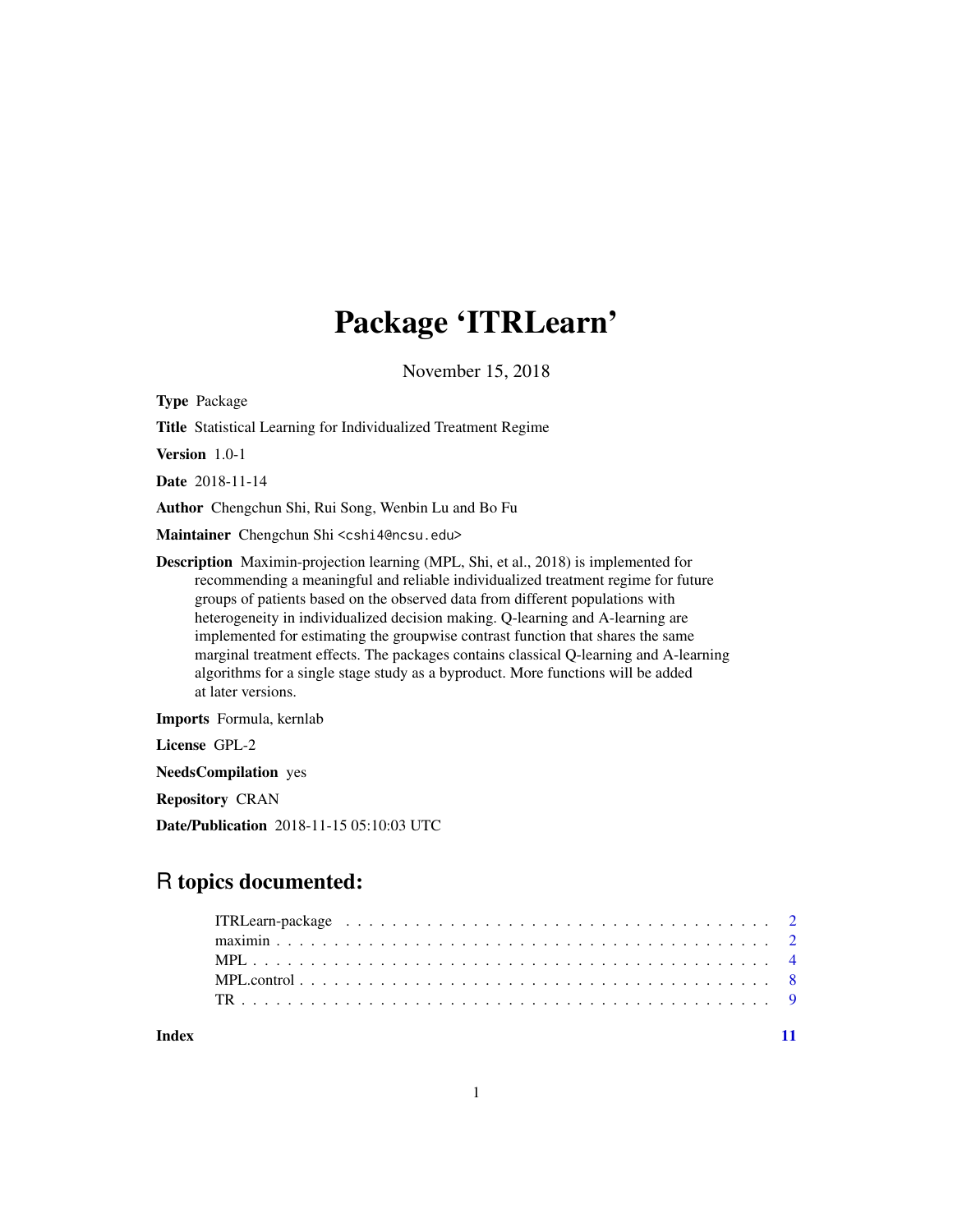#### Description

Maximin-projection learning (MPL, Shi, et al., 2018) is implemented for recommending a meaningful and reliable individualized treatment regime for future groups of patients based on the observed data from different populations with heterogeneity in individualized decision making. Q-learning and A-learning are implemented for estimating the groupwise contrast function that shares the same marginal treatment effects. The packages contains classical Q-learning and A-learning algorithms for a single stage study as a byproduct.

#### Details

| Package: | <b>ITRLearn</b> |
|----------|-----------------|
| Type:    | Package         |
| Version: | $1.0 - 1$       |
| Date:    | 2018-11-14      |
| License: | $GPI - 2$       |

#### Author(s)

Chengchun Shi, Rui Song, Wenbin Lu and Bo Fu

Maintainer: Chengchun Shi <cshi4@ncsu.edu>

#### References

Shi, C., Song, R., Lu, W., and Fu, B. (2018). Maximin Projection Learning for Optimal Treatment Decision with Heterogeneous Individualized Treatment Effects. *Journal of the Royal Statistical Society, Series B,* 80: 681-702.

<span id="page-1-1"></span>maximin *Maixmin projection learning for optimal individualized treatment regime*

#### Description

Derives a meaningful and reliable individualized treatment regime for future patients based on estimated groupwise contrast function.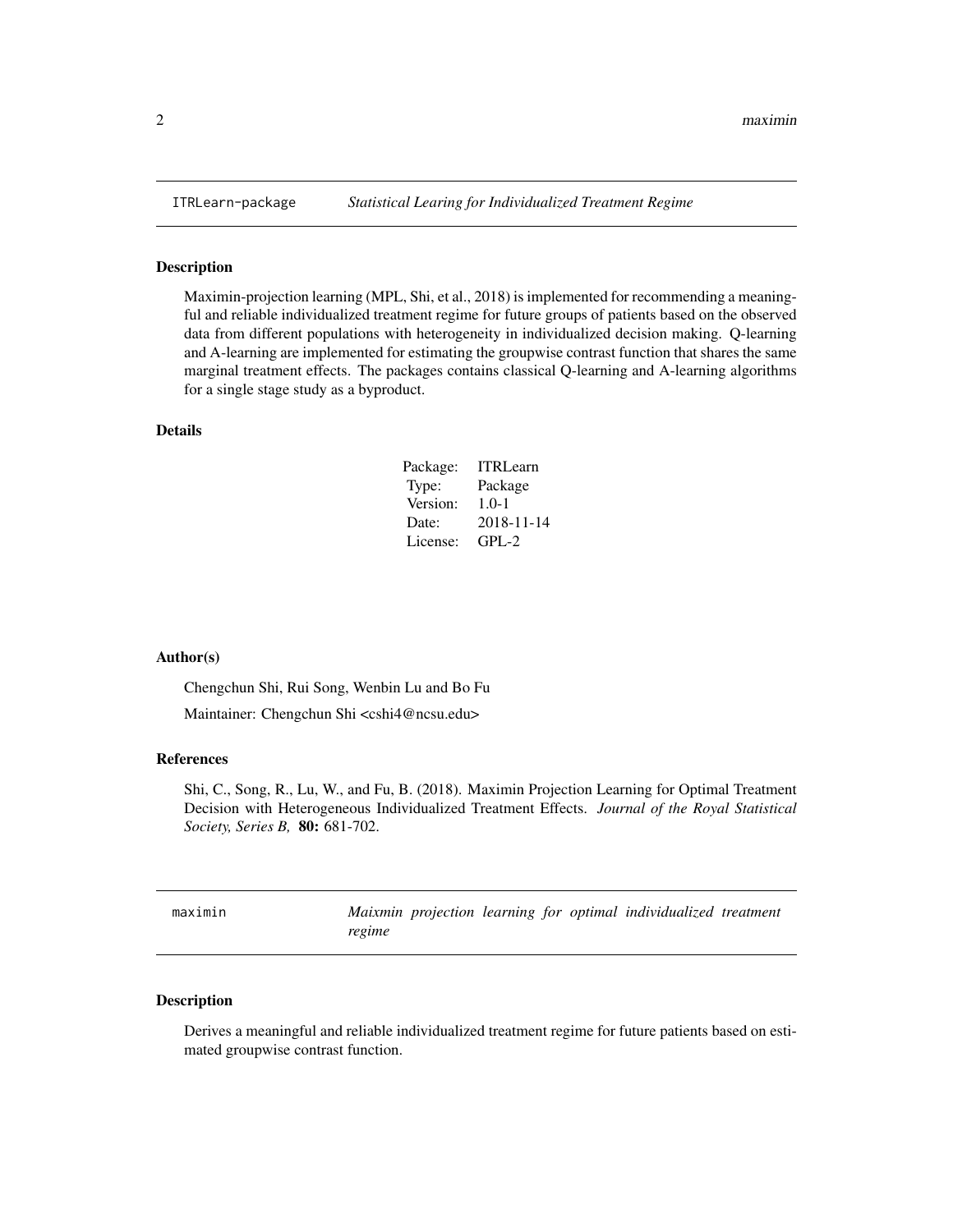#### <span id="page-2-0"></span> $maximin$  3

#### Usage

maximin(B, c0)

#### Arguments

|    | An $p_1*G$ matrix containing parameters in the groupwise contast function. Here<br>$p_1$ is the dimension of x. tau and G is the number of subgroups. It does not<br>contain the intercept term. It can be computed by MPL. |
|----|-----------------------------------------------------------------------------------------------------------------------------------------------------------------------------------------------------------------------------|
| c0 | The common marginal treatment effect shared by all subgroups. It can be com-<br>puted by MPL. maximin to compute the maximin effects.                                                                                       |

#### Details

Denoted by  $\beta_g$  the g-th column of B. This function computes

$$
\arg \max_{\|(\beta^T, c)^T\|=1} \min_{g \in \{1, ..., G\}} (\beta_g^T \beta + c_0 c).
$$

The above optimaization problem can be efficiently computed based on quadratic programming.

#### Value

A vector of maximin effects.

#### Author(s)

Chengchun Shi

#### References

Shi, C., Song, R., Lu, W., and Fu, B. (2018). Maximin Projection Learning for Optimal Treatment Decision with Heterogeneous Individualized Treatment Effects. *Journal of the Royal Statistical Society, Series B,* 80: 681-702.

#### See Also

[MPL](#page-3-1)

#### Examples

```
set.seed(12345)
X <- matrix(rnorm(1600), 800, 2)
A <- rbinom(800, 1, 0.5)
h <- 1+sin(0.5*pi*X[,1]+0.5*pi*X[,2])
tau <- rep(0, 800)
B \leq - matrix(0, 2, 4)
B[, 1] <- c(2, 0)B[,2] <- 2*c(cos(15*pi/180), sin(15*pi/180))
B[,3] <- 2*c(cos(70*pi/180), sin(70*pi/180))
B[, 4] < -c(0, 2)for (g in 1:4){
```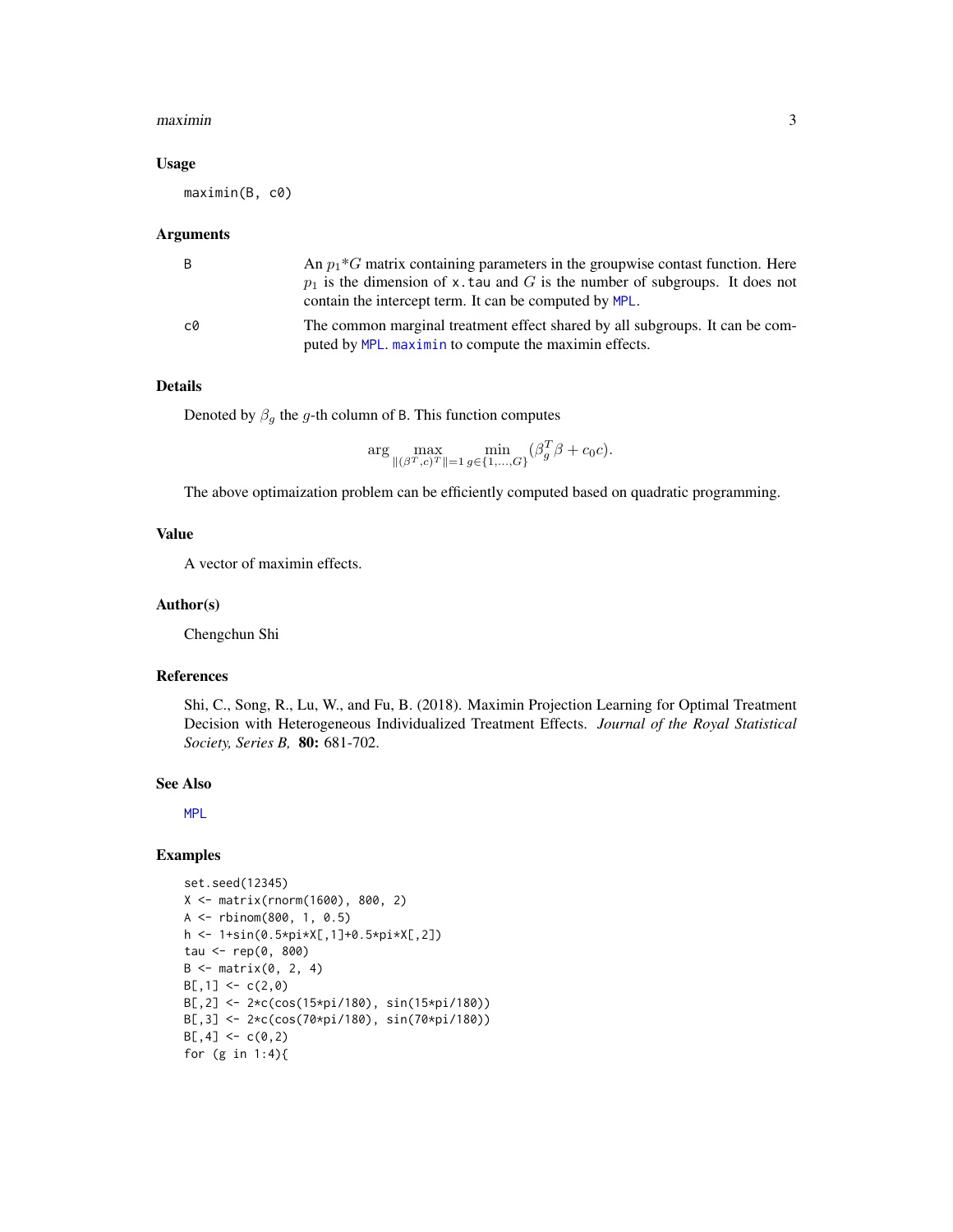```
tau[((g-1)*200+1):(g*200)] <- X[((g-1)*200+1):(g*200),]%*%B[,g]
}
## mean and scale of the subgroup covariates are allowed to be different
X[1:200,1] <- X[1:200,1]+1
X[201:400,2] <- 2*X[201:400,2]-1
X[601:800,] <- X[601:800,]/2
Y <- h+A*tau+0.5*rnorm(800)
G <- c(rep(1,200), rep(2,200), rep(3,200), rep(4,200))
result <- MPL(Y~X|A|G)
maximin(result$B, result$c0)
```
<span id="page-3-1"></span>MPL *Maixmin projection learning for optimal individualized treatment regime*

#### <span id="page-3-2"></span>Description

Derives a meaningful and reliable individualized treatment regime based on the observed dataset from different subgroups with heterogeneity in optimal individualized treatment decision making. When patients are coming from the same group, it implements the classical Q learning and A learning algorithm.

#### Usage

```
MPL(formula, data, subset, na.action, method = c("Q", "A"), bootstrap = FALSE,
control = MPL.contrib()..), model = TRUE, y = TRUE, a = TRUE,g = TRUE, x.tau = TRUE, x.h = TRUE, x.pi = TRUE, random = FALSE, ...)
```

```
MPL.fit(y, x.tau, a, g=NULL, x.h=NULL, x.pi=NULL, method=c("Q", "A"),
bootstrap=FALSE, random=FALSE, control=MPL.control())
```
#### Arguments

| formula           | A symbolic description of the model to be fitted (of type $y \sim x$ tau   a, or $y \sim x$ tau<br>$ a g$ , or y ~ x.tau $ a g x,h$ , or y ~ x.tau $ a g x,h x,pi$ , or y ~ x.tau $ a g $<br>x.pi. Details are given in 'Details'). |
|-------------------|-------------------------------------------------------------------------------------------------------------------------------------------------------------------------------------------------------------------------------------|
| data              | An optional list or environment containing variables in formula.                                                                                                                                                                    |
| subset, na.action |                                                                                                                                                                                                                                     |
|                   | Arguments controlling formula processing via model. frame.                                                                                                                                                                          |
| method            | Method used for estimating the parameter in the groupwise contrast function.<br>See 'Details'.                                                                                                                                      |
| bootstrap         | A logical value indicating whether bootstrap will be used. Default is FALSE. See<br>'Details'.                                                                                                                                      |
| control           | A list of control argument via MPL, control.                                                                                                                                                                                        |
| model             | A logical value indicating whether <i>model frame</i> should be included as a compo-<br>nent of the return value.                                                                                                                   |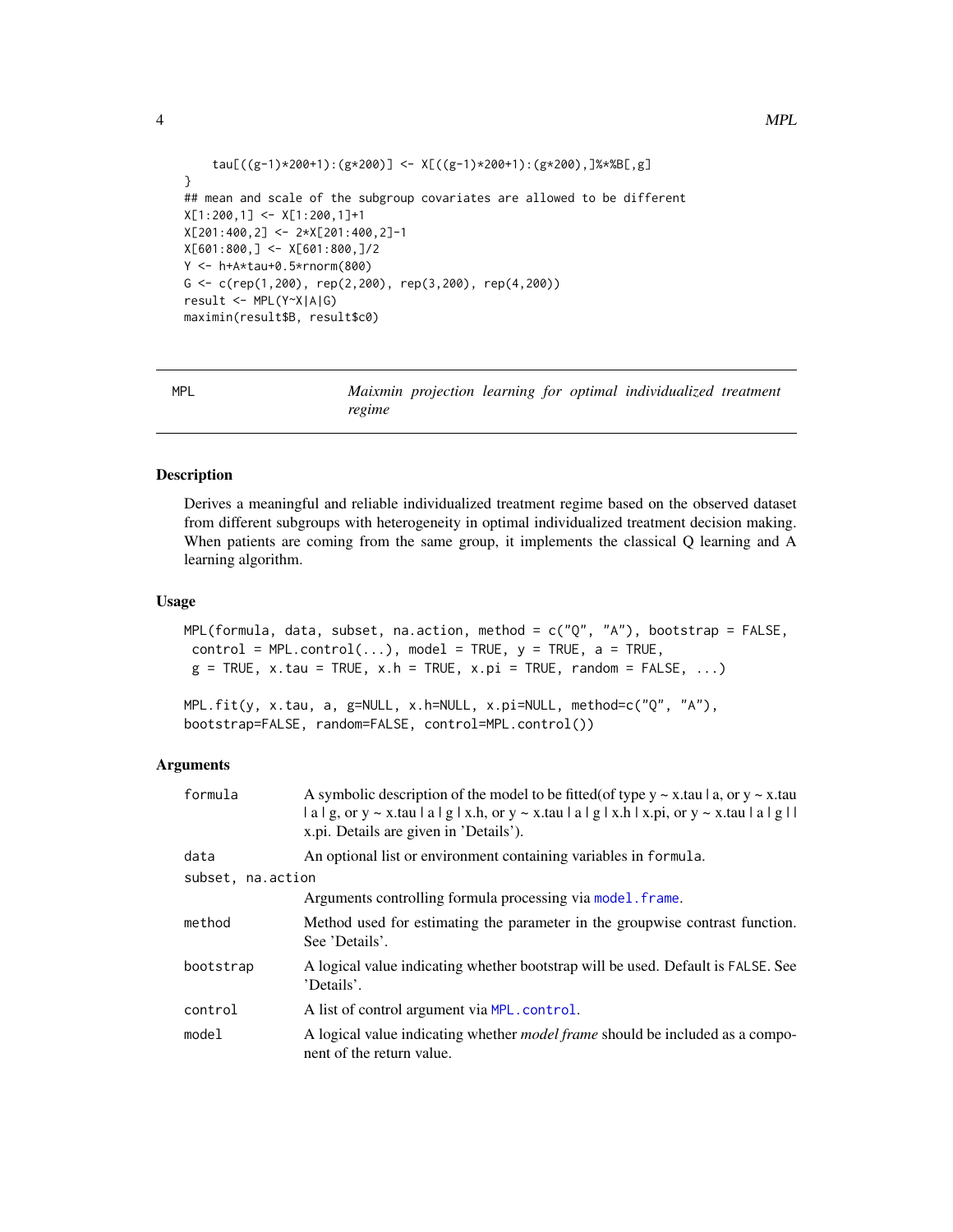#### $MPL$  5

|         | y, a, g, x.tau, x.h, x.pi                                                                                                                                                                                                                                                                                                                                                       |
|---------|---------------------------------------------------------------------------------------------------------------------------------------------------------------------------------------------------------------------------------------------------------------------------------------------------------------------------------------------------------------------------------|
|         | For MPL: logical values indicating whether the response, the treatment, the sub-<br>group indicator, covariates used to fit the contrast function, covariates used to fit<br>the baseline function and covariates used to fit the propensity score function.                                                                                                                    |
|         | For MPL, fit: y is the response vector (the larger the better), a is the treatment<br>vector denoting the treatment patients receive, g is the group indicator indicating<br>which group each patient belongs to, x.tau, x.h, x.pi are the design matrices used<br>to fit the contrast, the baseline and the propensity score function.                                         |
| random  | A logical value indicating whether using a constant to fit the propensity score<br>function or not. In randomized studies, the propensity score is usually a constant<br>function independent of baseline covariates. When random=TRUE, MPL uses a<br>constant to fit the propensity score. Otherwise, it uses a logistic regression func-<br>tion based on covariates in x.pi. |
| $\cdot$ | Argument passed to MPL.control.                                                                                                                                                                                                                                                                                                                                                 |

#### Details

A saline feature of data from clinical trials and medical studies is inhomogeneity. Patients not only differ in baseline characteristics, but also the way they respond to the treatment. Individualized treatment regimes are developed to select effective treatments based on patient's heterogeneity. Formally speaking, an individualized treatment regime (ITR) is a function that maps patients' baseline covariates to the space of available treatment options. The goal in precision medicine is to identify the optimal ITR to reach the best clinical outcomes.

However, the optimal ITR might also vary for patients across different subgroups. This function implements the maximin projection learning method that derives a meanful and reliable ITR for future patients based on the observed data from different populations with heterogeneity in optimal individualized decision making.

The means and covariance matrices of patients baseline covariates are allowed to vary across different subgroups. MPL will first standardize the groupwise baseline covariates to have zero mean and indentity covariance matrix (based on Gram-Schmidt Orthonormalization) and then recommends an ITR for future groups of patients. Notice that the resulting ITR cannot be directly applied to future patients. We need to standardize future patients baseline covariates (based on the same procedure) first and apply the transformed covariates to the ITR. This is implemented by the TR function.

When the group indicator g is omitted (or it is a constant vector) in the formula, MPL assumes all the patients are coming from the same group and implements the classical Q-learning and A-learning algorithm. Otherwise, g should be a numeric vector that has the same length of  $\gamma$ , indicating which group each patient belongs to.

When x.h is omitted and the baseline h.est in MPL.control is not specified, MPL sets x.h=x.tau. When x.pi is omitted, the propensity score pi.est in MPL.control is not specified, and random=FALSE, MPL sets x.pi=x.tau.

Q-learning fits the entire Q function (the conditional mean of response given baseline covariates and treatment) to derive the optimal ITR. A-learning is a more robust method that focuses directly on the contrast function (the difference between two Q functions). It requires to specify both the baseline and the propensity score function and the resulting estimator for the contrast function is consistent when either of the function is correctly specified. This is referred to as the doubly robustness property of A-learning. MPL uses Q-learning or A-learning to estimate the groupwise contrast function that shares the same marginal treatment effects across different subgroups. These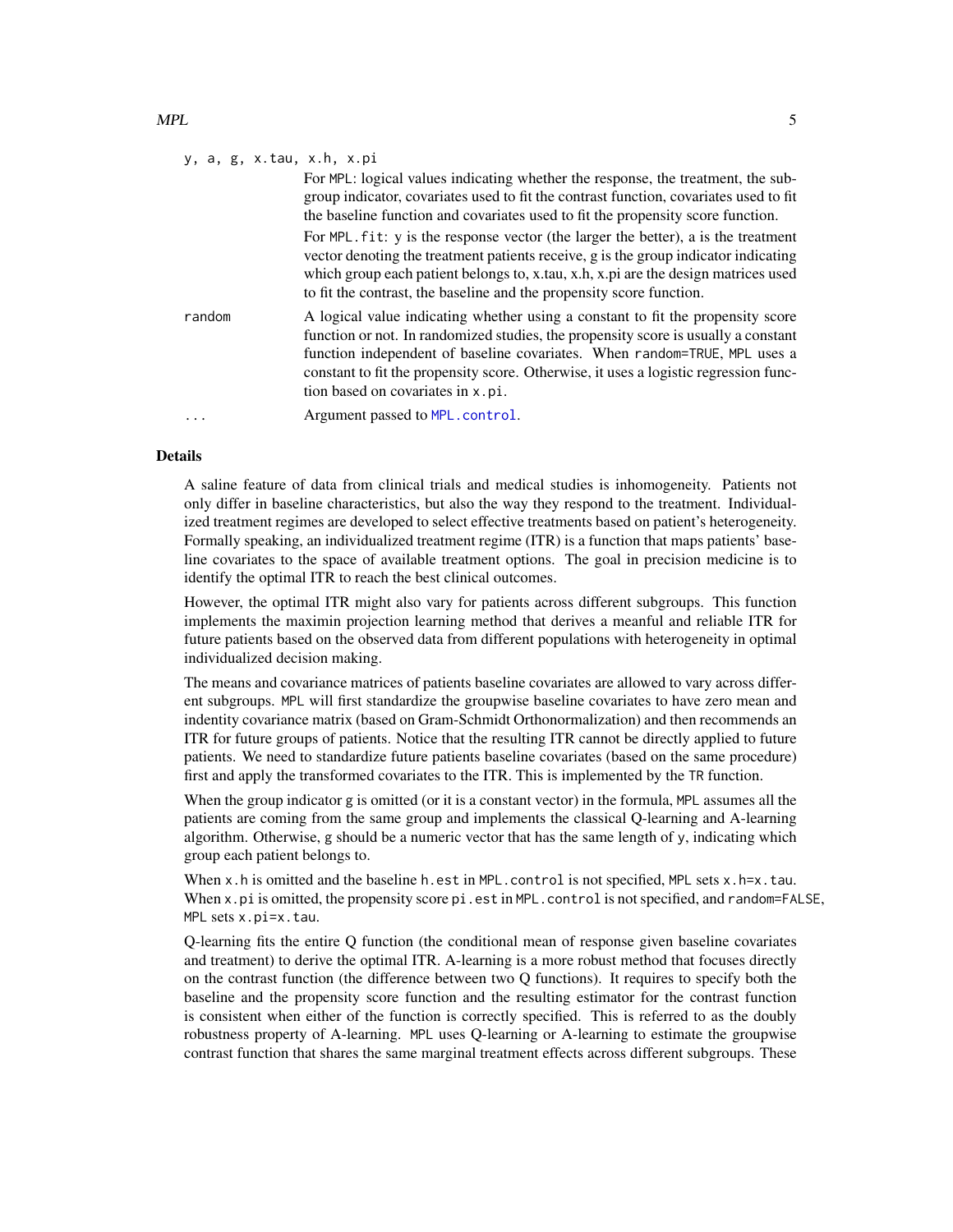<span id="page-5-0"></span>estimators are further used to derive a ITR for future groups of patients. By default, method="A" and A-learning is implemented.

Inference for the maximin effects and the parameters in the groupwise contrast functions are conducted based on bootstrap. By default, bootstrap=FALSE and Bootstrap will not be conducted.

#### Value

| Theta.tau.est  | An $(p_1 + 1) \times G$ matrix containing estimated parameters in the groupwise con-<br>trast function. Here $p_1$ is the dimension of x. tau and G is the number of sub-<br>groups. The first row contains the intercept term.                                                                                                                                                                                                                  |
|----------------|--------------------------------------------------------------------------------------------------------------------------------------------------------------------------------------------------------------------------------------------------------------------------------------------------------------------------------------------------------------------------------------------------------------------------------------------------|
| Theta.h.est    | An $(p_2 + 1) \times G$ matrix containing estimated parameters in the groupwise base-<br>line function. Here $p_2$ is the dimension of x.h and G is the number of sub-<br>groups. The first row contains the intercept term. It equals NULL when h.est in<br>MPL.control is prespecified.                                                                                                                                                        |
| Theta.pi.est   | An $(p_3 + 1) \times G$ matrix containing estimated parameters in the groupwise<br>propensity score function. Here $p_3$ is the dimension of x. pi and G is the num-<br>ber of subgroups. The first row contains the intercept term. It equals NULL when<br>pi.est in MPL.control is prespecified.                                                                                                                                               |
| h.est          | Estimated baseline function.                                                                                                                                                                                                                                                                                                                                                                                                                     |
| pi.est         | Estimated propensity score function.                                                                                                                                                                                                                                                                                                                                                                                                             |
| B              | An $p_1 \times G$ matrix containing estimated parameters in the groupwise contast<br>function. Here $p_1$ is the dimension of x.tau and G is the number of sub-<br>groups. It does not contain the intercept term. These parameters are the corre-<br>sponding coefficients of the transformed covariates and are thus different from<br>Theta. tau. est. It can be used as the input of the function maximin to compute<br>the maximin effects. |
| c0             | The common marginal treatment effect shared by all subgroups. It can be used<br>as the input of the function maximin to compute the maximin effects.                                                                                                                                                                                                                                                                                             |
| beta.est       | The estimated maximin effects used to contruct ITR for future patients.                                                                                                                                                                                                                                                                                                                                                                          |
| Theta.tau.boot | An $(p_1 + 1) \times G \times B_0$ array containing bootstrap samples for the estimated<br>parameters in the groupwise contrast function. Here $p_1$ is the dimension of<br>x. tau, G is the number of subgroups and $B_0$ is the number of bootstrap samples.<br>It equals NULL when bootstrap=FALSE.                                                                                                                                           |
| Theta.h.boot   | An $(p_2 + 1) \times G \times B_0$ array containing bootstrap samples for the estimated<br>parameters in the groupwise baseline function. Here $p_2$ is the dimension of x.h,<br>G is the number of subgroups and $B_0$ is the number of bootstrap samples. It<br>equals NULL when bootstrap=FALSE or h.est in MPL.control is prespecified.                                                                                                      |
| Theta.pi.boot  | An $(p_3 + 1) \times G \times B_0$ array containing bootstrap samples for the estimated<br>parameters in the groupwise propensity score function. Here $p_3$ is the dimen-<br>sion of x.pi, G is the number of subgroups and $B_0$ is the number of bootstrap<br>samples. It equals NULL when bootstrap=FALSE or pi.est in MPL.control is<br>prespecified.                                                                                       |
| beta.boot      | An $p_1 \times B_0$ matrix containing bootstrap sample for the estimated maximin ef-<br>fects. Here $p_1$ is the dimension of x. tau and $B_0$ is the number of bootstrap<br>samples. It equals NULL when bootstrap=FALSE                                                                                                                                                                                                                        |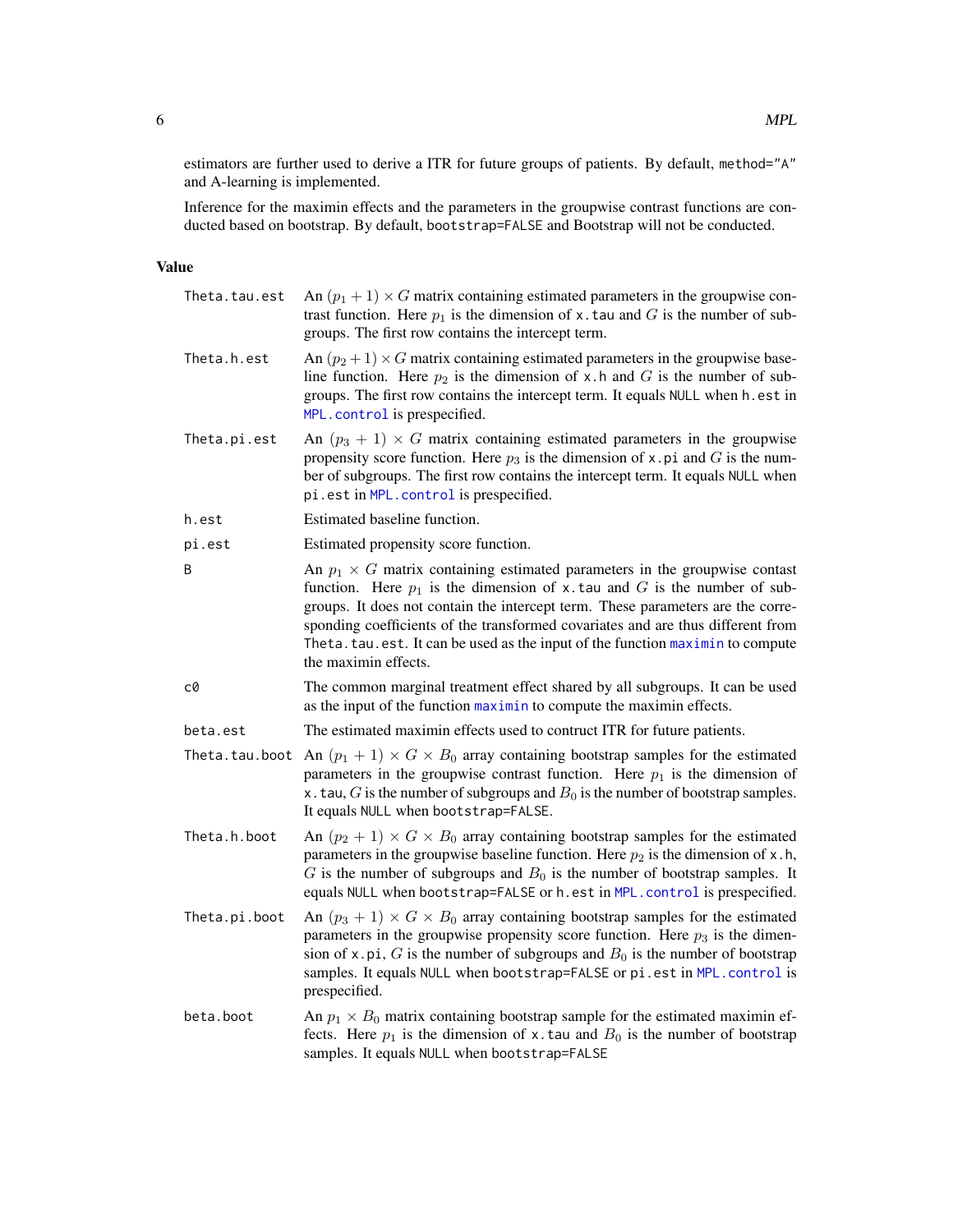<span id="page-6-0"></span>

| standardize | A logical value indeating whether future patients covariates should be standard-<br>ized first to be applied to the ITR constructed by the maximin effects. TRUE if<br>there are multiple subgroups and FALSE otherwise. |
|-------------|--------------------------------------------------------------------------------------------------------------------------------------------------------------------------------------------------------------------------|
| model       | The full model frame (if model $=$ TRUE).                                                                                                                                                                                |
| y           | Response vector (if $y = TRUE$ ).                                                                                                                                                                                        |
| x.tau       | Covariates used to model the contrast function (if $x$ , tau = TRUE).                                                                                                                                                    |
| a           | Treatment vector (if $a = TRUE$ ).                                                                                                                                                                                       |
| g           | Group Indicator (if $g = TRUE$ ).                                                                                                                                                                                        |
| x.h         | Covariates used to model the baseline function (if $x \cdot h = \text{TRUE}$ ).                                                                                                                                          |
| x.pi        | Covariates used to model the propensity score function (if $x$ , $pi = TRUE$ ).                                                                                                                                          |

#### Author(s)

Chengchun Shi

#### References

Shi, C., Song, R., Lu, W., and Fu, B. (2018). Maximin Projection Learning for Optimal Treatment Decision with Heterogeneous Individualized Treatment Effects. *Journal of the Royal Statistical Society, Series B,* 80: 681-702.

#### See Also

[MPL.control](#page-7-1), [TR](#page-8-1), [maximin](#page-1-1)

#### Examples

```
set.seed(12345)
X <- matrix(rnorm(1600), 800, 2)
A <- rbinom(800, 1, 0.5)
h <- 1+sin(0.5*pi*X[,1]+0.5*pi*X[,2])
tau <- rep(0, 800)
B \le - matrix(0, 2, 4)
B[, 1] < -c(2, 0)B[,2] <- 2*c(cos(15*pi/180), sin(15*pi/180))
B[,3] <- 2*c(cos(70*pi/180), sin(70*pi/180))
B[, 4] < -c(0, 2)for (g in 1:4){
    tau[((g-1)*200+1):(g*200)] <- X[((g-1)*200+1):(g*200),]%*%B[,g]
}
## mean and scale of the subgroup covariates are allowed to be different
X[1:200,1] <- X[1:200,1]+1
X[201:400,2] <- 2*X[201:400,2]-1
X[601:800,] <- X[601:800,]/2
Y <- h+A*tau+0.5*rnorm(800)
G <- c(rep(1,200), rep(2,200), rep(3,200), rep(4,200))
## Q-learning
result <- MPL(Y~X|A|G, method="Q")
```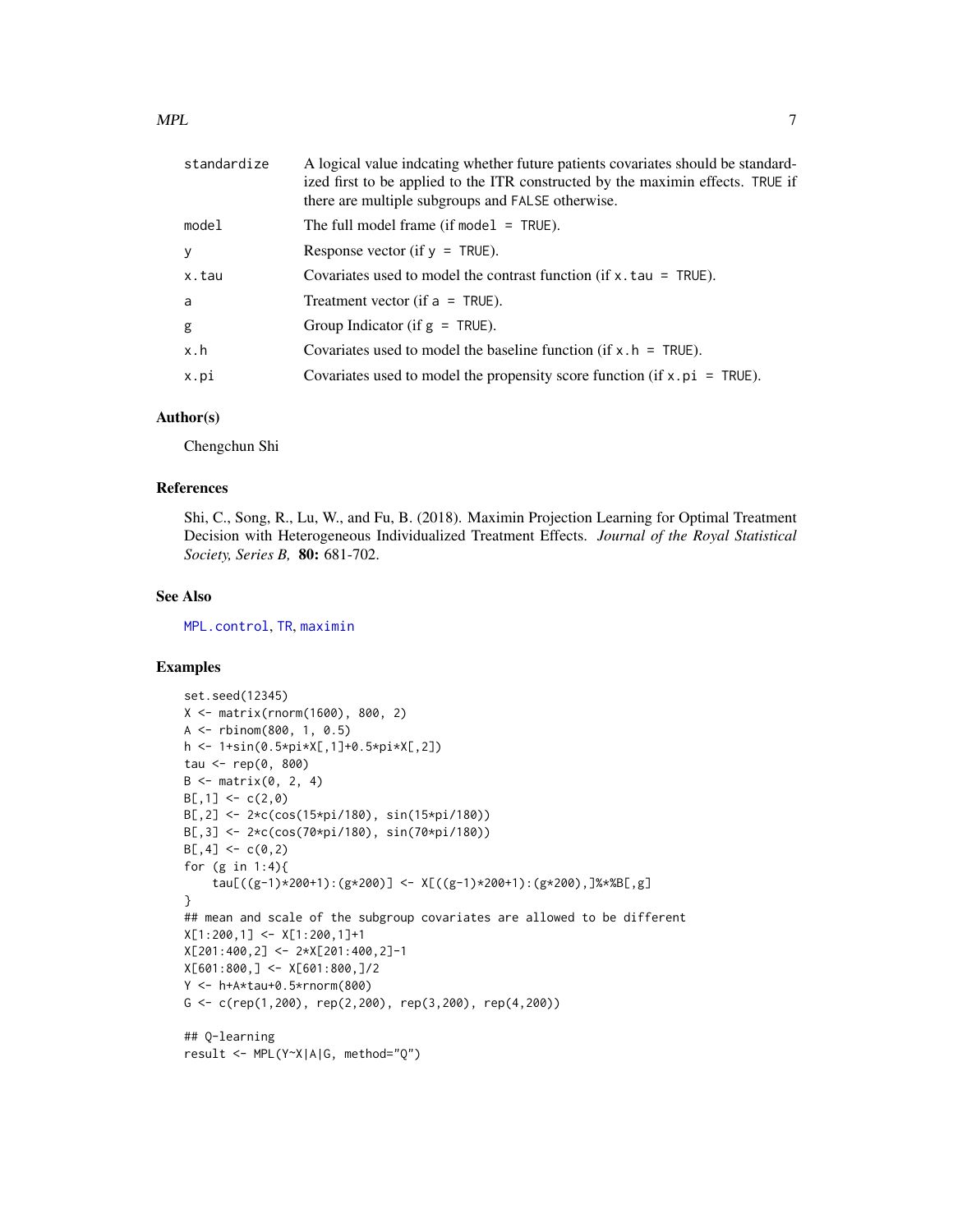```
## A-learning
result <- MPL(Y~X|A|G)
## treating as homogeneous
result <- MPL(Y~X|A)
result <- MPL(Y~X|A|G, bootstrap=TRUE)
```
#### <span id="page-7-1"></span>MPL.control *Control parameters for maximin projection learning*

#### Description

Parameters that control fitting of maximin projection learning.

#### Usage

```
MPL.control(pi.est = NULL, h.est = NULL, boot.sample = 600)
```
#### Arguments

| pi.est      | Estimated propentisy score for each patient. If not specified, a logistic regression<br>model is fitted to estimate the propensity score. |
|-------------|-------------------------------------------------------------------------------------------------------------------------------------------|
| h.est       | Estimated baseline function for each patient. If not specified, a linear regression<br>model is fitted to estimate the baseline function. |
| boot.sample | Number of bootstrap samples used for inference of the maximin effects and the<br>subgroup parameter. Default is 600.                      |

#### Value

A list with the arguments specified.

#### See Also

[MPL](#page-3-1), [MPL.fit](#page-3-2)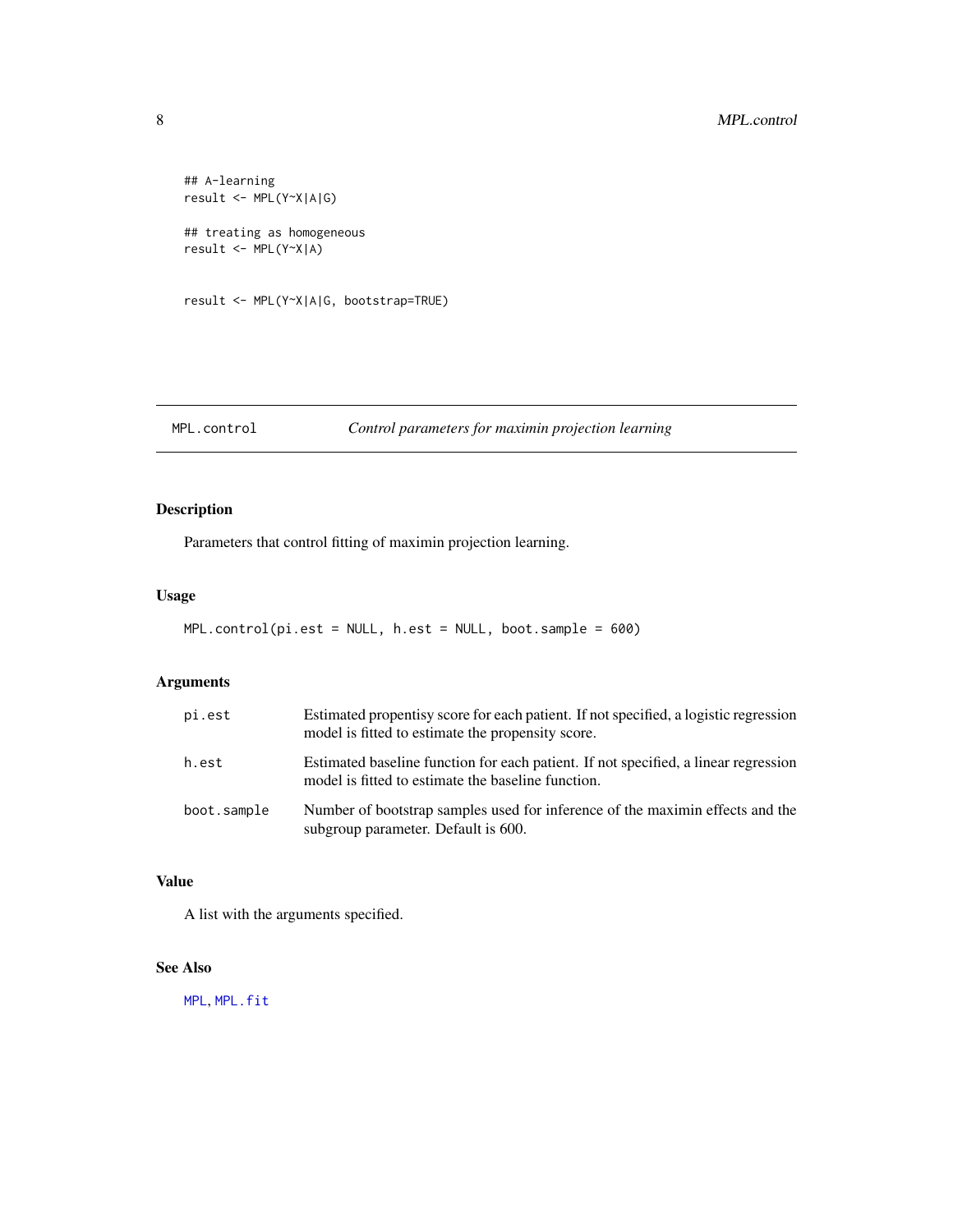#### <span id="page-8-1"></span><span id="page-8-0"></span>Description

Recommend individualized treatment regime for future patients, based on the maximin projection learning method.

#### Usage

TR(object, x)

#### Arguments

| object       | Fitted object of class "MPL".                                                    |
|--------------|----------------------------------------------------------------------------------|
| $\mathsf{X}$ | A matrix consisting of future patients baseline covariates. If there's only one  |
|              | group of patients in the observed data fitted by "MPL", then future patients are |
|              | assuming to coming from this group and there is no restrictions on the number    |
|              | of observations in x. Otherwise, we require the number of observations in x to   |
|              | be larger than or equal to the dimension of x.                                   |

#### Value

A vector of individualized treatments tailored for future patients.

#### Author(s)

Chengchun Shi

#### See Also

[MPL](#page-3-1)

#### Examples

```
X <- matrix(rnorm(1600), 800, 2)
A <- rbinom(800, 1, 0.5)
h <- 1+sin(0.5*pi*X[,1]+0.5*pi*X[,2])
tau <- rep(0, 800)
B \leftarrow matrix(0, 2, 4)B[, 1] <- c(2, 0)B[,2] <- 2*c(cos(15*pi/180), sin(15*pi/180))
B[,3] <- 2*c(cos(70*pi/180), sin(70*pi/180))
B[, 4] < -c(0, 2)for (g in 1:4){
    tau[((g-1)*200+1):(g*200)] <- X[((g-1)*200+1):(g*200),]%*%B[,g]
}
## mean and scale of the subgroup covariates are allowed to be different
X[1:200,1] <- X[1:200,1]+1
```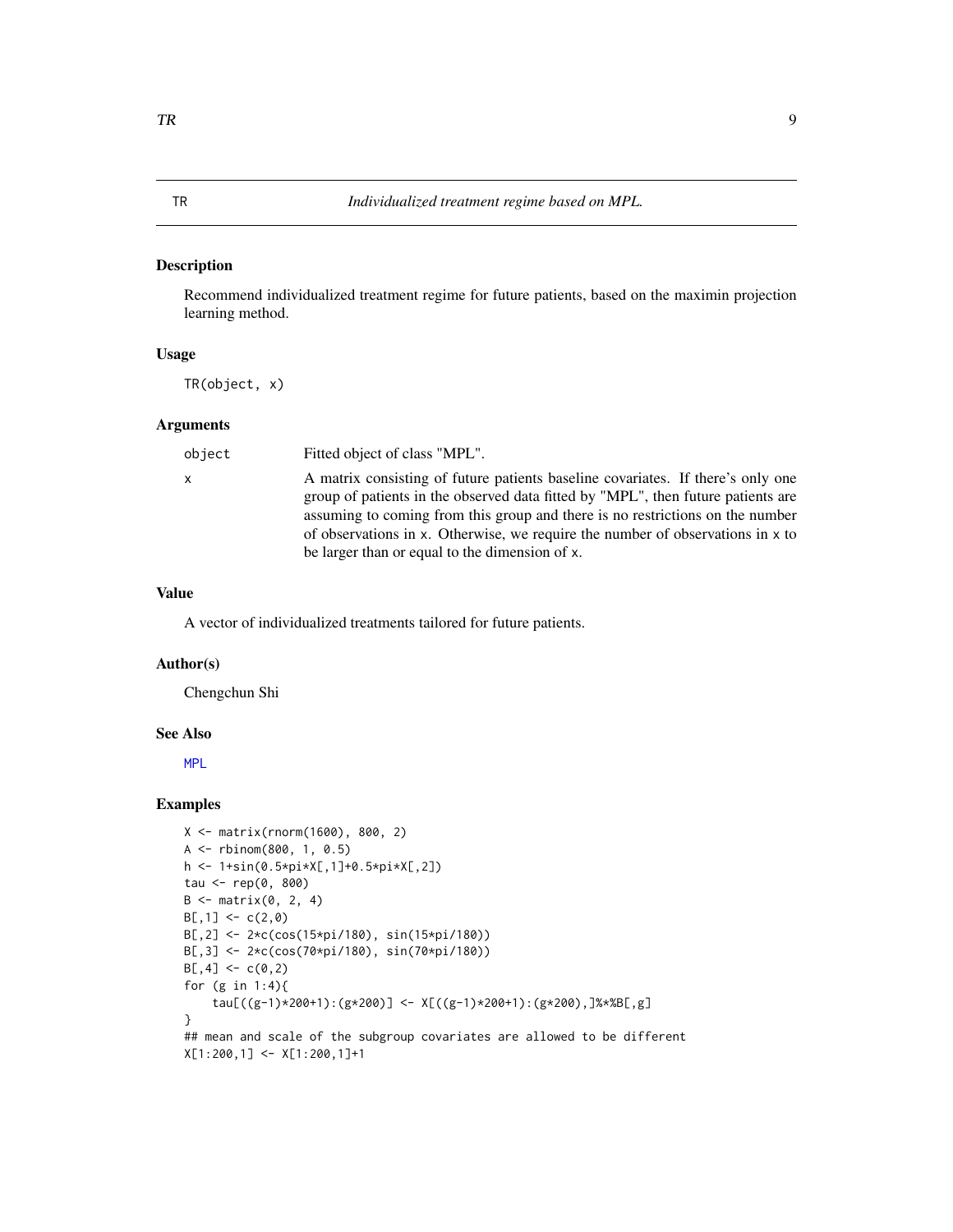```
X[201:400,2] <- 2*X[201:400,2]-1
X[601:800,] <- X[601:800,]/2
Y <- h+A*tau+0.5*rnorm(800)
G <- c(rep(1,200), rep(2,200), rep(3,200), rep(4,200))
result <- MPL(Y~X|A|G)
ITR <- TR(result, matrix(rnorm(200), 100, 2))
```